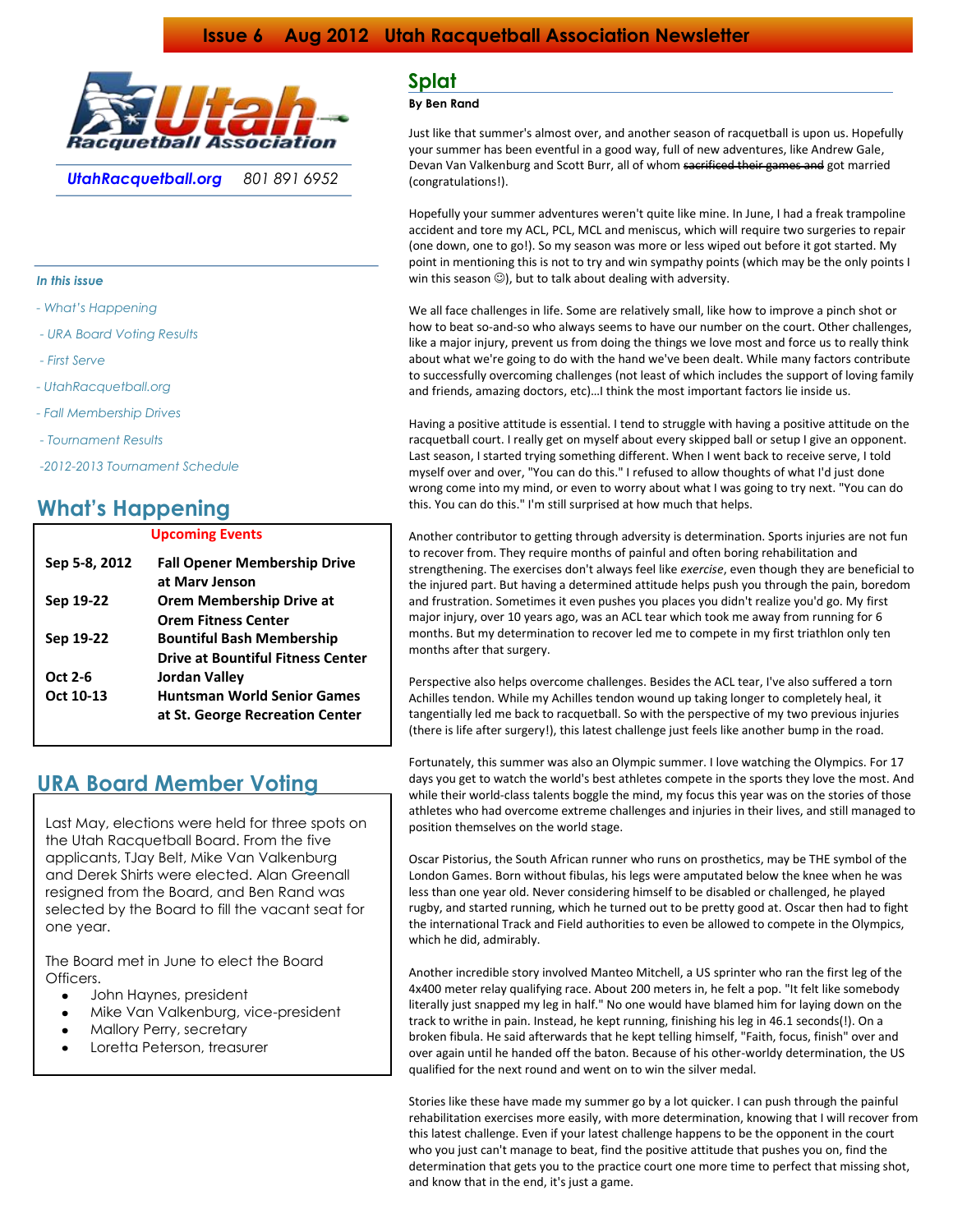### **First Serve**

We are starting a new year of racquetball and racquetball tournaments and I would like everyone to think about the following: We all need to get more involved with this sport we like. By doing this we will see a growth that is surely needed and we will meet many new friends. Here are a few things we all can do to help our sport grow:

- Invite at least 1 person to come play in leagues, tournaments, fun outings, or just the evening play.  $\bullet$
- We should all work to make the game more enjoyable and welcoming to others at our home clubs and at the tournaments.
- Let's try to be nicer to the refs, do not yell and scream at bad calls or bad shots.
- If you are in the way of your opponent's shot, instead of doing a replay, just give your opponent the ball and say sorry.

It will make the game more enjoyable and you will have more friends. That's all for now. See you all at the membership tournaments.

John Haynes, President, Utah Racquetball Association



## **UtahRacquetball.org**

This year we've added several enhancements to the web site. First, there is a new Sponsors section. Sponsors who contribute to Utah Racquetball can get their company logo and information on our site. If you know of someone who might be interested in this marketing opportunity, please contact Randy Van Wagoner a[t mailto:rvanwagoner1@msn.com.](mailto:rvanwagoner1@msn.com)

You can now sign up to receive the newsletter right in your inbox. Look for "Newsletter Signup" on the home page a[t http://utahracquetball.org.](http://utahracquetball.org/)

## **Fall Membership Drives**

### **Fall Membership Drives**

The Fall Openers are nearly on us. We thought it would be good to take a minute to talk about the entry fee for the Fall Membership Drive. \$50 of the entry fee goes to pay your USAR membership fee for the year, which actually makes the tournament cost next to nothing.

Of course, you *could* pay your \$50 membership fee directly to USAR at some other time during the year. But when you pay your entry through the Fall Membership Drive, the Utah Racquetball Association gets to keep a small portion of the fee. This money can then be applied to help run tournaments, juniors and travel league programs, and all the other benefits that our association provides. When your membership fee is paid directly to USAR, we don't get to keep any of that money in state to help Utah Racquetball directly.

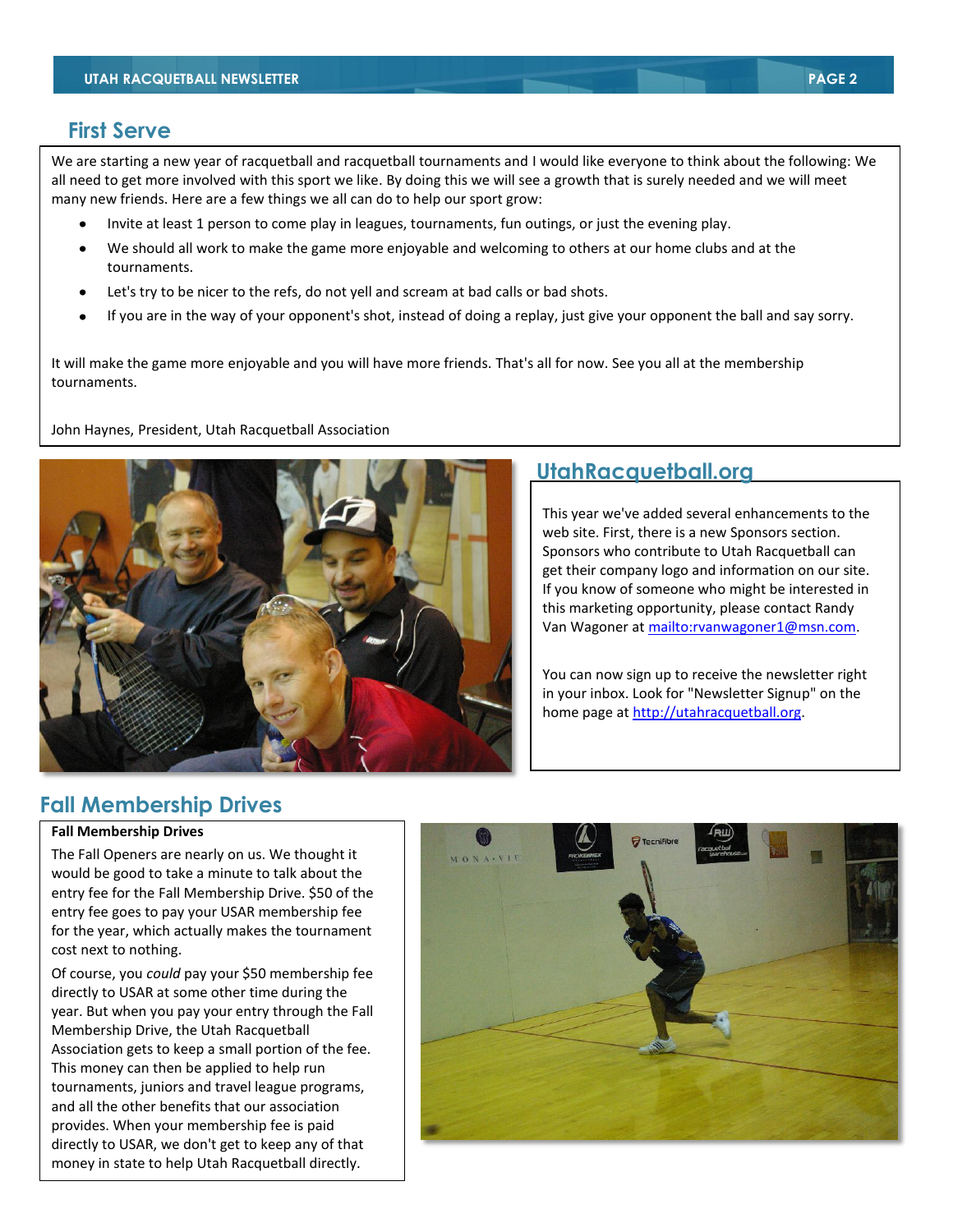# **Tournament Results**

| <b>Utah State Juniors</b><br>August 9 - August 11, 2012<br><b>Redwood Recreation Center</b> |                      |                       |                         |                        |  |  |  |  |
|---------------------------------------------------------------------------------------------|----------------------|-----------------------|-------------------------|------------------------|--|--|--|--|
| <b>Division</b>                                                                             | <b>First Place</b>   | <b>Second Place</b>   | <b>Third Place</b>      | <b>Fourth Place</b>    |  |  |  |  |
| Boys 10 & Under multi-<br>bounce                                                            | Harrison Adamson     | Hayden Tubbs          | <b>Trenton Howard</b>   | Kristopher Manning     |  |  |  |  |
| Boys 10 & Under                                                                             | Mike Wyatt           | Hayden Tubbs          | <b>Harrison Adamson</b> |                        |  |  |  |  |
| Boys 14                                                                                     | Cade Hyde            | Jordan Rand           | Max Benich              | Aurash Takmili         |  |  |  |  |
| <b>Boys 14 Consolation</b>                                                                  | Rodnia Emam          | <b>Tyler Grubb</b>    | <b>Tavish Quigley</b>   | <b>Connor Roberts</b>  |  |  |  |  |
| Boys 16                                                                                     | <b>Taber Quigley</b> | Rachel Van Rhee       | <b>Blake Burns</b>      | Carter Brown           |  |  |  |  |
| <b>Boys 16 Consolation</b>                                                                  | Casey Rand           | Eric Christensen      | Jordan Etherington      | Jordan Rand            |  |  |  |  |
| Boys 18                                                                                     | <b>Taber Quigley</b> | Rachel Van Rhee       | Cameron Etherington     | Casey Rand             |  |  |  |  |
| Girls 10 & Under double-<br>bounce                                                          | Jillian Brown        | Joell Martin          | Kelsey Manning          | Melissa Umble          |  |  |  |  |
| Girls 10 & Under double-<br>bounce Consolation                                              | Rebecca Manning      | Kyli Boyce            | <b>Emelie Rand</b>      |                        |  |  |  |  |
| Girls 18                                                                                    | Kylie Belt           | Mary Barton           | Mallie Brown            | <b>Caprice Quigley</b> |  |  |  |  |
| <b>Girls 18 Consolation</b>                                                                 | Rebecca Van Rhee     | Milena Boyce          | Alyssa Wyatt            |                        |  |  |  |  |
| Junior 12 & Under                                                                           | Shaheen Takmili      | <b>Tavish Quigley</b> | Mike Wyatt              | Samuel Flores          |  |  |  |  |
| <b>Junior 12 &amp; Under Consolation</b>                                                    | Alyssa Belt          | Peyton Benich         | <b>Kelsey Howard</b>    |                        |  |  |  |  |
| Junior 8 & Under multi-<br>bounce                                                           | Preston Aitken       | Andrew Brown          | <b>Treyson Belt</b>     | Parvaneh Takmili       |  |  |  |  |

### **Outdoor Tournament Aug 11, 2012 Centerville**

Men's Open – Nate Nelson (1st) Rico Dubach (2nd)

Men's A– Nate Nelson def Jack Bybee

Men's B – Terry Petrie def Kyle Smart

Men's C – Ryan Nielson def James DeGering

Men's D – Anthony Piscopo (1st) Eric Christensen (2nd)

Men's Age 25-55 – Brian Griffiths (1st) Rico Dubach (2nd)

#### **High School Results**

Boys Singles #1 – Jesse Van Valkenburg def Parker Dolbin

Girls Singles #1 – Rachel Van Rhee def Emily Webb

Boys Singles #2 – Rachel Van Rhee def Jefferson Cline

Boys Singles #3 – Carter Brown def Brandon Whitehead

Boy's Doubles #1 - Parker Dolbin & Jacob Chung (1st) Douglas Wirthlin & Stanford Cline (2nd)

Boy's Doubles #2 – David Vance & Hunter Annen (1st)

Mixed Doubles #1 – Ryley Guzy & Steve Taylor def Emily Webb & Colton Webb

Refer to UtahRacquetball.org for an updated schedule For further inquiries, contact John at president@utahraquetball.org